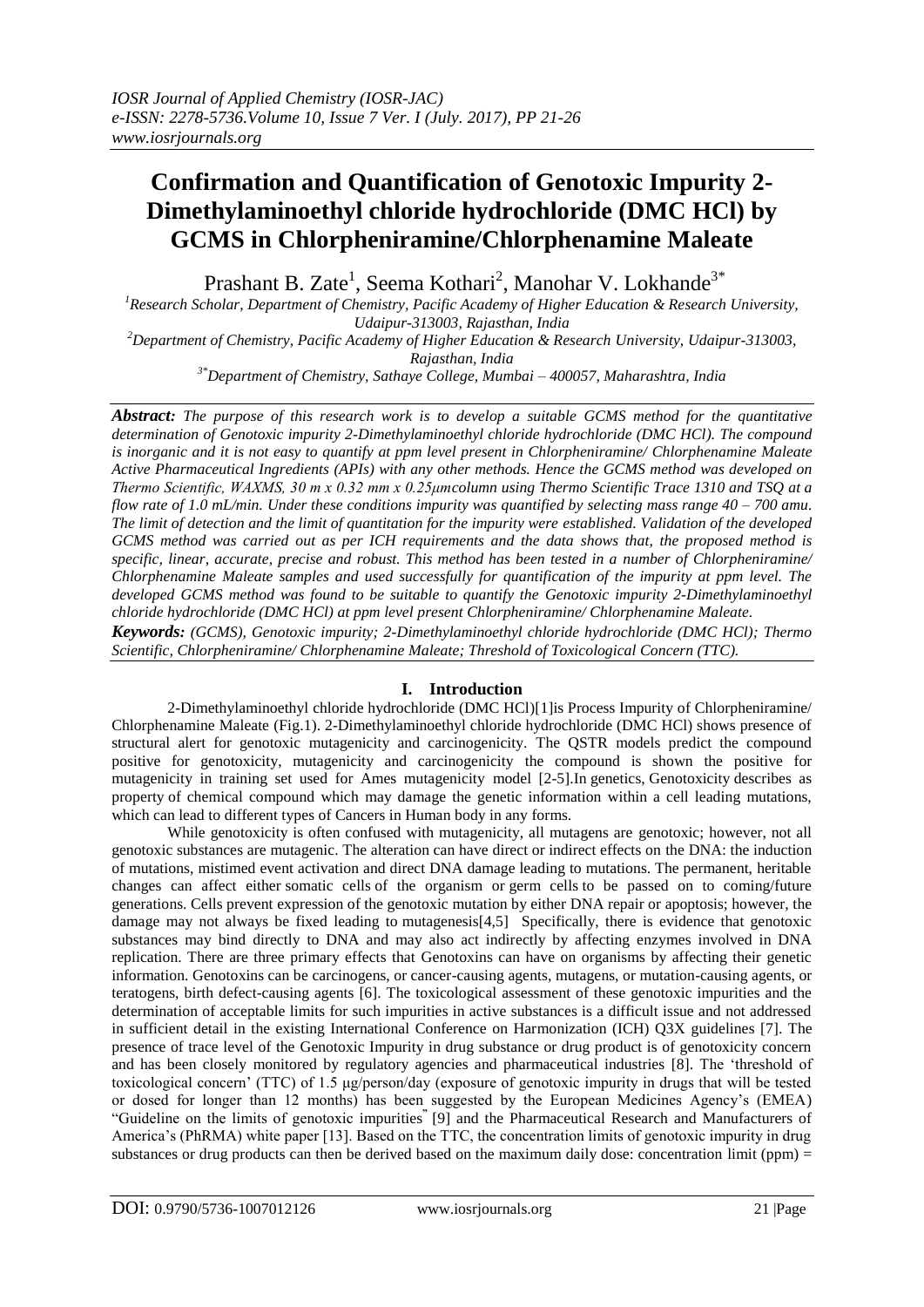[1.5 μg /day)] / [dose (g/day)][2**]**. For a drug dosed at 1g per day, for example, 1.5 ppm would be the limit of a specific genotoxic impurity which would also be the 'target analyte level' (TAL) from an analytical perspective [7-9]. Given such a low ppm concentration limit, besides the control challenges in process chemistry, developing sensitive and robust methodology for their detection poses a tremendous analytical challenge for the pharmaceutical industry[10-15]. Therefore, potential genotoxins must be minimized during the synthesis the compounds and where there is difficulty achieving this, the method of manufactureshould preferably be changed As 2-Dimethylaminoethyl chloride hydrochloride (DMC HCl) is a genotoxic compound, the regulators may require the toxin levels to be controlled to 37.5 ppm in the drug substance on the basis of Maximum Daily Dose of drug substance. The Quantification at such low level can be possible only by using GCMS or LCMS/MS and also there is no method for the quantification of this impurity hence a high sensitive GCMS method developed for the quantification of this genotoxic impurity 2-Dimethylaminoethyl chloride hydrochloride (DMC HCl). The present trend in pharmaceutical analysis shows tremendous advancement in physio-chemical method of analysis for drugs which are very precise and accurate, the modern methods of choice involves sophisticated instruments like High performance liquid chromatography(HPLC),gas chromatography(GC), Mass spectrometry, Nuclear magnetic resonance spectroscopy(NMR)[16-17].

# **II. Experimental**

**Chemicals and reagents:** The samples of Chlorpheniramine/Chlorphenamine maleate and 2- Dimethylaminoethyl chloride hydrochloride (DMC HCl) (Fig. 2) were collected from Supriya Lifescience Ltd., Mumbai, Maharashtra, India. GCMS grade Dimethyl Sulfoxide was purchased from Advent, Mumbai, India.

**Equipment:** The GCMS method development and validation were done using Thermo Scientific Trace 1310 and TSQ 8000 Connected with Thermo Scientific mass detector GCMS system. The data were collected usin[gChromeleon™6.8 Chromatography Data System \(CDS\) Software.](https://www.thermofisher.com/order/catalog/product/CHROMELEON6)

**GCMS chromatographic conditions:** The GC chromatographic separations were achieved on Thermo Scientific TRACE™ 1310 Gas Chromatograph with TSQ™ 8000 Evo Triple Quadrupole GC-MS/MS. The GC was equipped with a capillary column (Thermo Scientific, TG-WAXMS, 30 m x 0.32 mm x 0.25μm) and run in full-scan mode (scan range 40-700 m/z with Detector voltage 2160V). Helium was employed as the carrier gas. The injector temperature was 250 ºC and the initial oven temperature was 50 ºC, which was held for 5 minutes. The oven was ramped at 10 °C/min to 230°C. The final temperature was held for 7 minutes for a total run time of 30.00 minutes. Three mass spectral libraries were used: an in-house library created using neat reference samples materials (OCME), the 2008 Scientific Working Group for the Analysis of Seized Drugs (SWGDRUG) library, and a combined Wiley and National Institute of Standards and Technology (NIST) library. [Chromeleon™6.8 Chromatography Data System \(CDS\) Software](https://www.thermofisher.com/order/catalog/product/CHROMELEON6) was used to quantitatively analyse the samples and qualifier ions were used to determine the presence and concentration of the analytes of interest.

**Preparation of genotoxic impurity standard and test sample Solution:** The stock solution of impurity standard prepared at approximately0.0375 mg/ml (37.5 ppm) in dimethyl Sulfoxide. For linearity, the stock solution impurity was diluted using diluents to give standards at 0.23, 0.47, 0.94, 1.87, 3.75 ppm with respect to test concentration. The testing API samples were typically prepared at approximately 100 mg/mL in dimethyl Sulfoxide.

## **III. Result And Discussion**

**Linearity:** The linearity of 2-Dimethylaminoethyl chloride hydrochloride (DMC HCl) was satisfactorily done. A series of solutions were prepared using 2-Dimethylaminoethyl chloride hydrochloride (DMC HCl) at concentration levels from around quantification level to 150% and the concentration levels are 18.75, 30.00, 37.50, 45.00, 56.25 ppm respectively. The peak area versus concentration data was done by linearity plot slope, intercept, and residual sum of squares analysis. The calibration curve was given based on response over the concentration range for 2-Dimethylaminoethyl chloride hydrochloride (DMC HCl). The correlation coefficient2-Dimethylaminoethyl chloride hydrochloride (DMC HCl) was 0.996 and the Linearity results are tabulated in table 1 and Fig.3.

**Limit of Detection (LOD) and Limit of Quantitation (LOQ):**The LOD and LOQ values of 2- Dimethylaminoethyl chloride hydrochloride (DMC HCl) were predicted from the predication linearity data. Each predicted concentration was verified for precision by preparing the solutions at about predicted concentration and injecting each solution six times for GCMS/MS study and the predicted concentration for LOO was 3.7 ppm and LOD was 0.94ppm (Fig.4 ABC & D) and the results are tabulated in table 2.

**Precision:** The precision of the developed method was checked by preparing solutions by spiking the impurity at 100% level with the drug substance for six times and injected each once also injected100% spiked solution for 6 times to show the system precision. The %relative standard deviation (RSD) of the areas at each level 5.3% and 13.21 confirming developed that method is précised.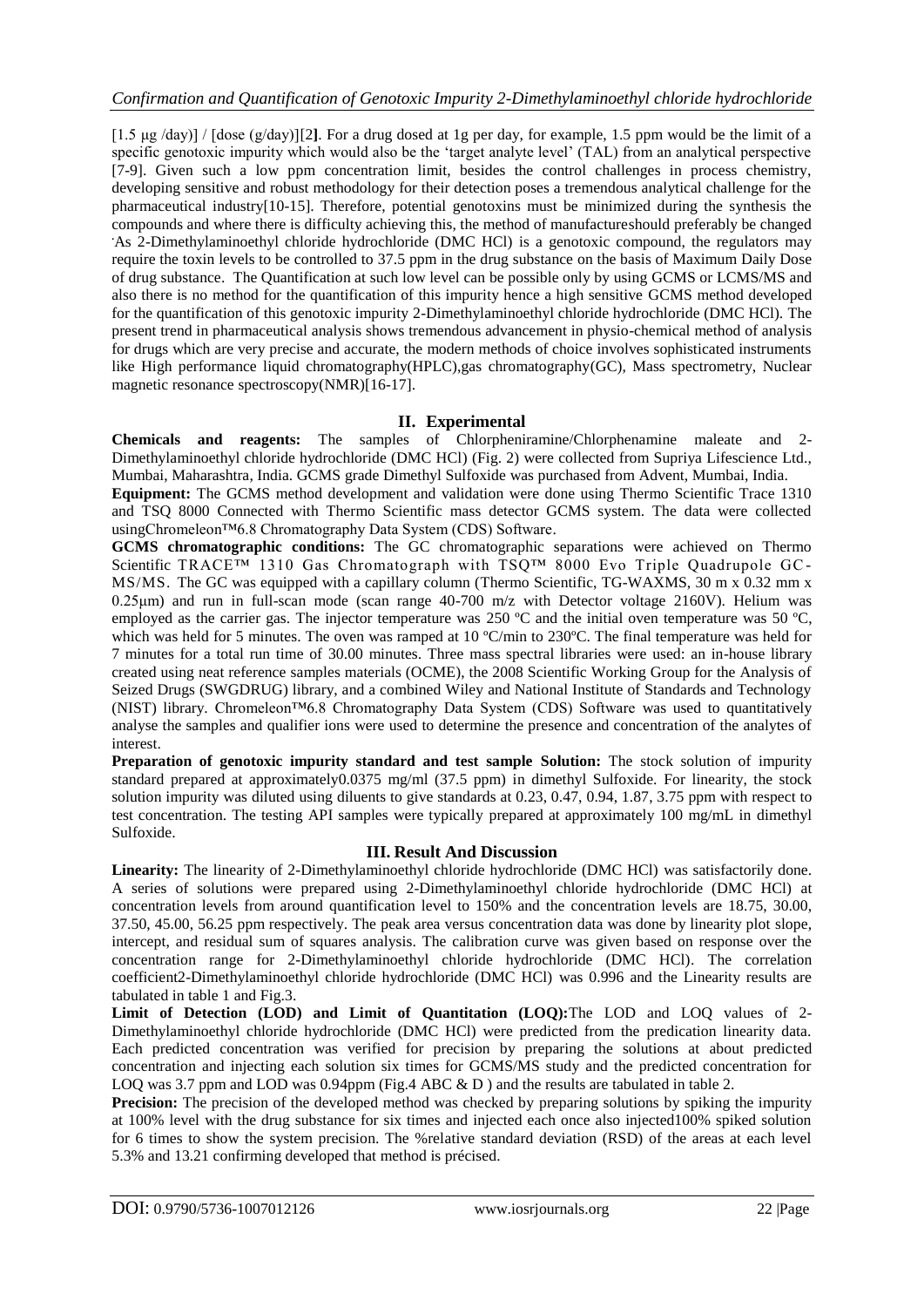**Accuracy:** The accuracy of the method was evaluated in sample solutions were prepared in triplicate by spiking 2-Dimethylaminoethyl chloride hydrochloride (DMC HCl) at LOQ level, 50%, 100% and 150% with Chlorpheniramine/Chlorphenamine Maleate and injected each solution in to GCMS as per methodology. The percentage of recovery for the impurity was calculated and the values are 92.9%, 93.1%, 98.8% and 101.4%. At such low levels, these recoveries and % relative standard deviation (RSD) were satisfactory and the results are tabulated in table 3.



**IV. Tables And Figures**

## **Fig. 1:** Reaction Scheme of Chlorpheniramine Maleate.



**Fig. 2:** Structures of Chlorpheniramine Maleate and DMC HCl (its genotoxic impurity).

| <b>Table 1:</b> The regression analysis data for DMC HCT |             |                  |  |  |  |  |
|----------------------------------------------------------|-------------|------------------|--|--|--|--|
| Level                                                    | Conc. (ppm) | <b>Mean Area</b> |  |  |  |  |
|                                                          | 3.713       | 936638           |  |  |  |  |
|                                                          | 18.565      | 4365170          |  |  |  |  |
| 3                                                        | 29.704      | 8567094          |  |  |  |  |
|                                                          | 37.13       | 10829855         |  |  |  |  |
|                                                          | 44.556      | 13351036         |  |  |  |  |
| 6                                                        | 55.695      | 15695812         |  |  |  |  |
| <b>Slope</b>                                             |             | 297028           |  |  |  |  |
| <b>Correlation</b>                                       |             | 0.996            |  |  |  |  |
| <b>Intercept</b>                                         |             | -416765.5        |  |  |  |  |
| Intercept $(\% )$                                        |             | $-3.64$          |  |  |  |  |
| <b>Residual sum of squares</b>                           |             | 0.992572         |  |  |  |  |

**Table 1:** The regression analysis data for DMC HCl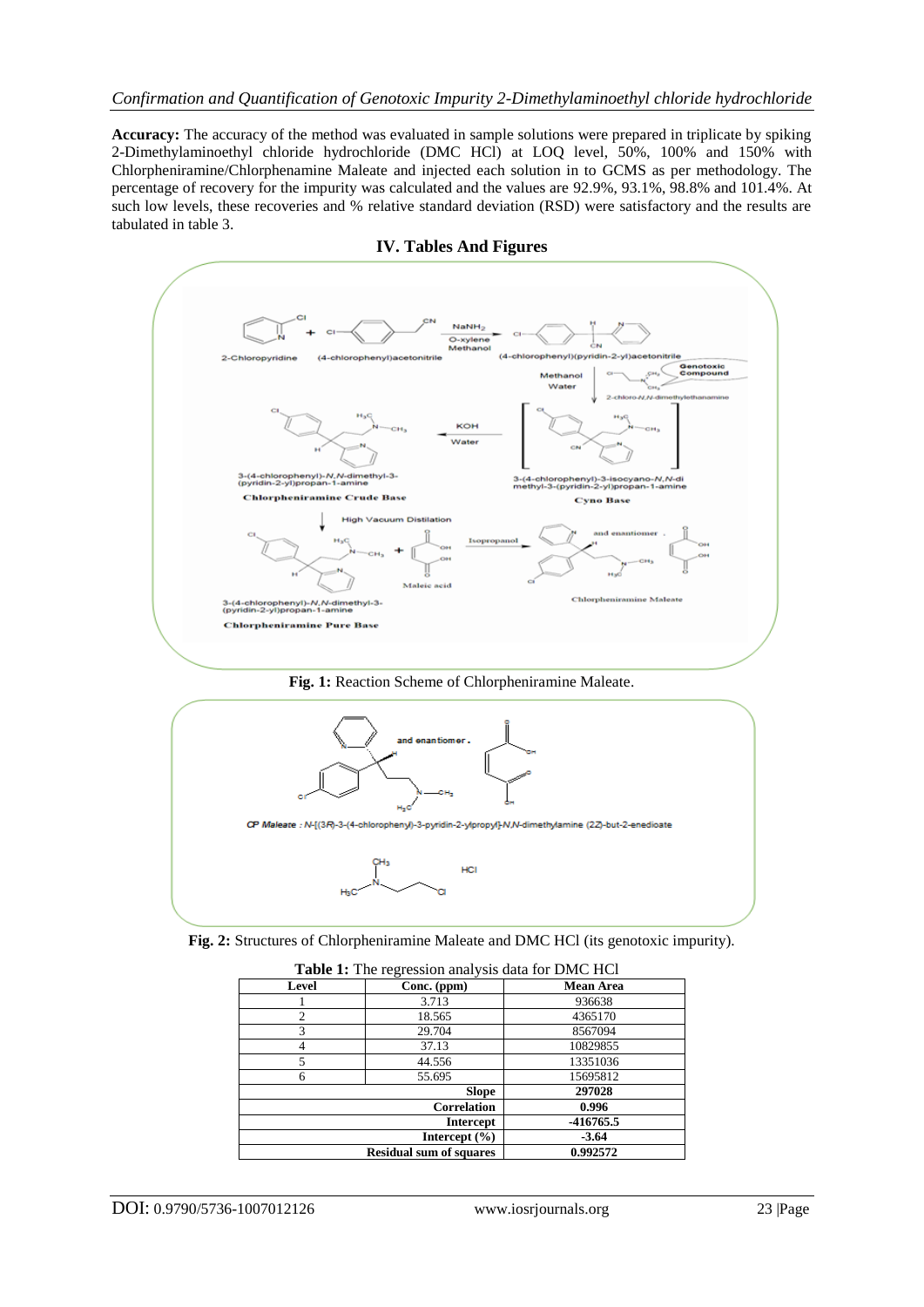



| Table 2: Table for LOQ Precision |                           |  |  |  |  |
|----------------------------------|---------------------------|--|--|--|--|
| <b>Injection</b>                 | Area of DMC HCL (3.7 ppm) |  |  |  |  |
|                                  | 728611                    |  |  |  |  |
|                                  | 731306                    |  |  |  |  |
|                                  | 771110                    |  |  |  |  |
|                                  | 970365                    |  |  |  |  |
|                                  | 953198                    |  |  |  |  |
| 6                                | 886350                    |  |  |  |  |
| Mean                             | 840156.66                 |  |  |  |  |
| SD.                              | 110385.33                 |  |  |  |  |
| %RSD                             | 13.1                      |  |  |  |  |



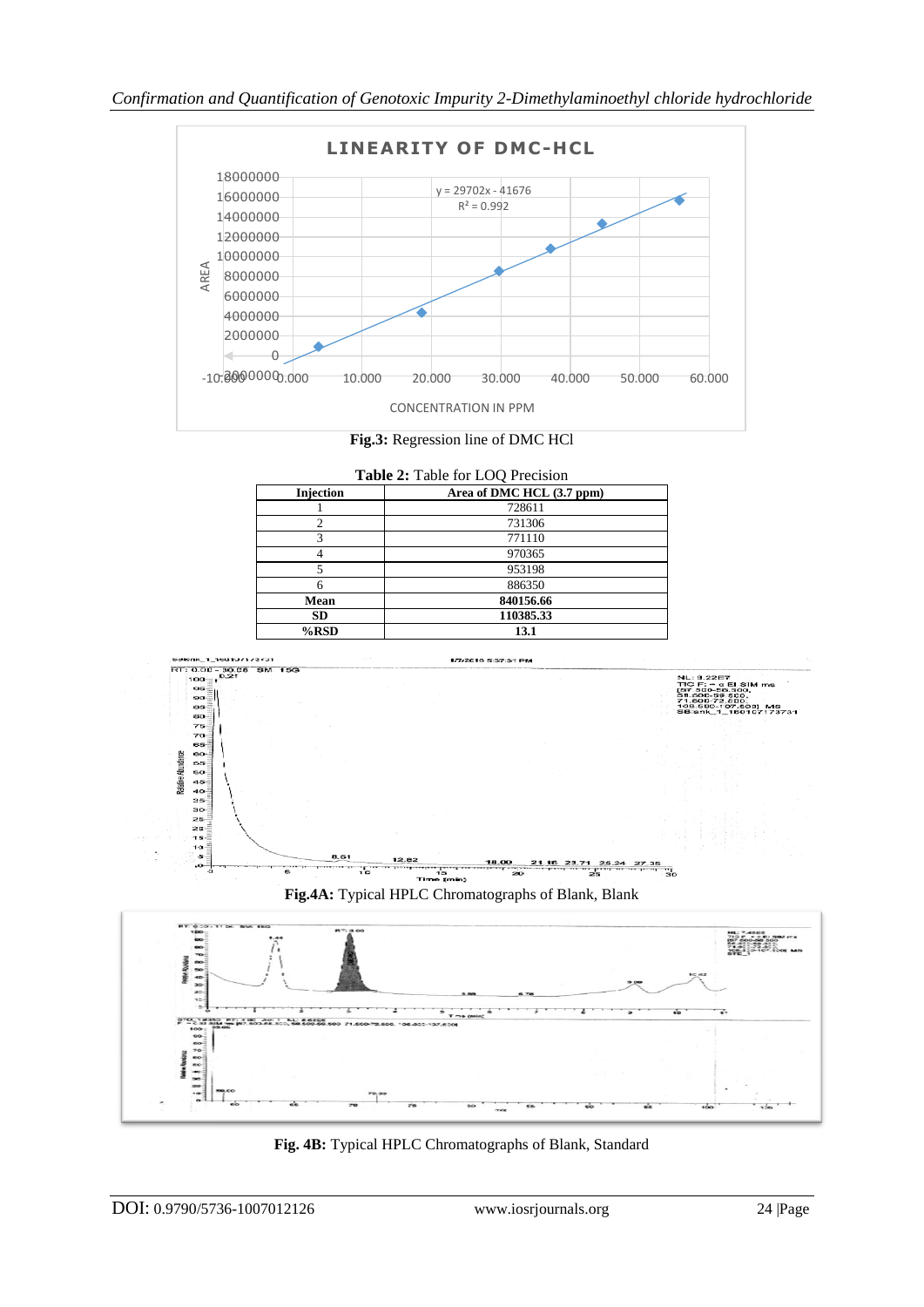

| <b>Table 3:</b> % recoveries found for spiked DMC HCl in Chlorpheniramine Maleate |  |  |
|-----------------------------------------------------------------------------------|--|--|
|                                                                                   |  |  |

| Level       | Qty.<br>Added<br>(ppm) | Mean<br>Qty.<br>Added<br>(ppm) | Area     | Otv. Recovered<br>(ppm) | <b>Mean Qty.</b><br><b>Recovered</b><br>(ppm) | % Recovery | Mean<br>%Recovery |
|-------------|------------------------|--------------------------------|----------|-------------------------|-----------------------------------------------|------------|-------------------|
| $LOQ-1$     | 3.74                   |                                | 1129101  | 3.45                    |                                               | 92.26      |                   |
| $LOO-2$     | 3.74                   | 3.74                           | 1136523  | 3.51                    | 3.52                                          | 93.85      | 94.03             |
| $LOO-3$     | 3.74                   |                                | 1228675  | 3.59                    |                                               | 95.99      |                   |
| $50\% - 1$  | 18.68                  |                                | 6426461  | 17.12                   |                                               | 91.65      |                   |
| $50\% - 2$  | 18.68                  | 18.68                          | 7067019  | 18.83                   | 17.39                                         | 100.80     | 94.01             |
| $50\% - 3$  | 18.68                  |                                | 6292017  | 16.92                   |                                               | 90.58      |                   |
| $100\% - 1$ | 37.35                  |                                | 14044889 | 37.42                   |                                               | 100.15     |                   |
| $100\% - 2$ | 37.35                  | 37.35                          | 13709442 | 36.52                   | 36.91                                         | 97.78      | 98.80             |
| $100\% - 3$ | 37.35                  |                                | 13807542 | 36.78                   |                                               | 98.47      |                   |
| 150%-1      | 56.03                  |                                | 20201040 | 53.82                   |                                               | 96.06      |                   |
| 150%-2      | 56.03                  | 56.03                          | 20435043 | 54.44                   | 54.80                                         | 97.16      | 97.81             |
| 150%-3      | 56.03                  |                                | 21327091 | 56.15                   |                                               | 100.21     |                   |
|             |                        |                                |          |                         |                                               | Mean       | 96.16             |
|             |                        |                                |          |                         |                                               | <b>SD</b>  | 2.51              |
|             |                        |                                |          |                         |                                               | % RSD      | 2.61              |

## SD= Standard Deviation, RSD= Relative Standard Deviation